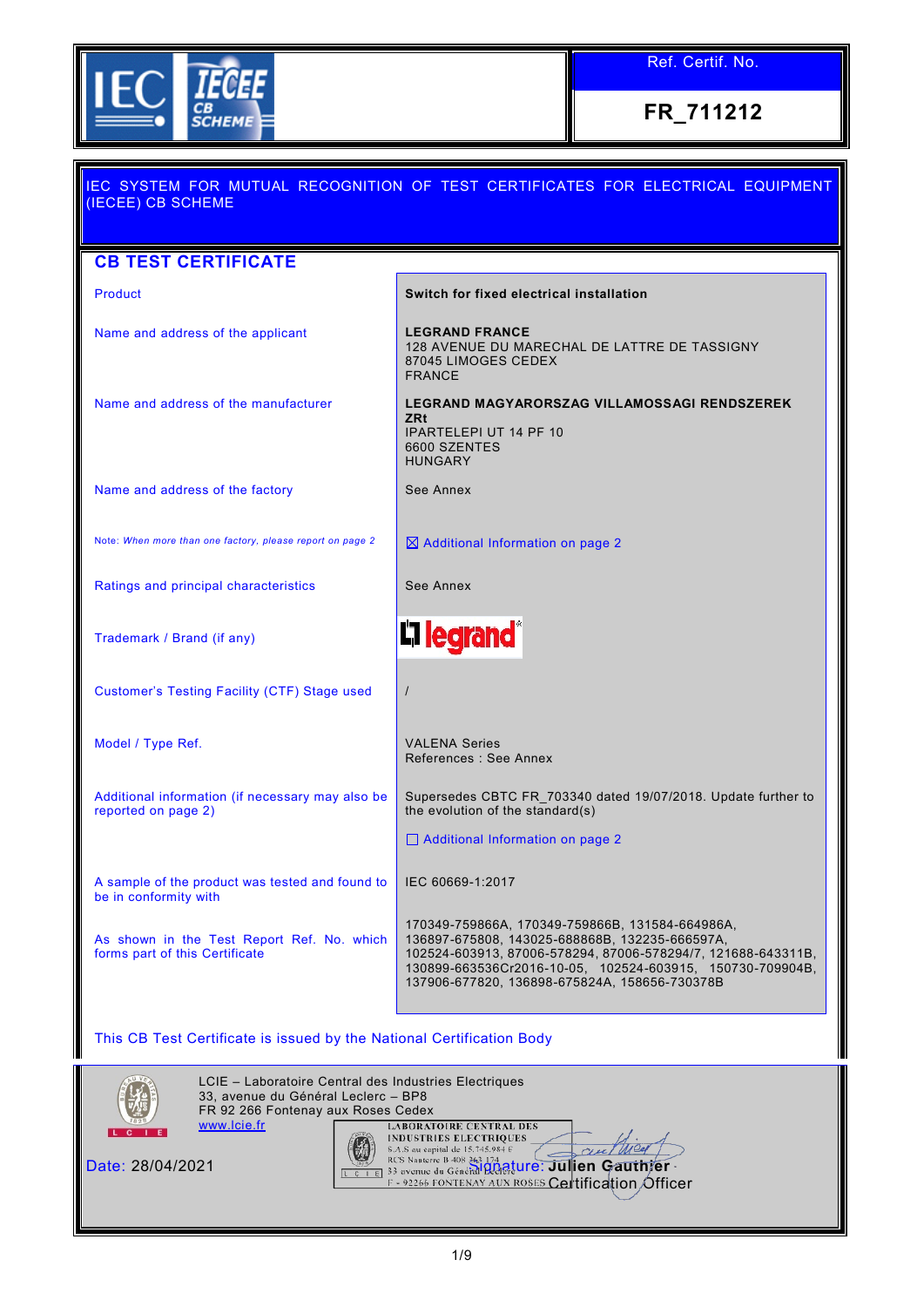Ref. Certif. No.

# **FR\_711212**

## **ANNEX**

#### **Name and address of the factories:**

### **LEGRAND FRANCE SILLE LE GUILLAUME**

80 ROUTE D'EVRON 72140 SILLE LE GUILLAUME FRANCE

**LEGRAND MAGYARORSZAG VILLAMOSSAGI RENDSZEREK ZRt**  IPARTELEPI UT 14 PF 10 6600 SZENTES HUNGARY

**NOVATEUR ELECTRICAL & DIGITAL SYSTEMS PRIVATE LTD**  A-2, SINNAR - MALEGAON VILLAGE MIDC, NASHIK PUNE ROAD, DIST : NASHIK 422113 STATE-MAHARASHTRA INDIA

#### **BTICINO SPA**  4 VIA LUCIANO MANARE 22036 ERBA

ITALY

**NP PLASTIC HUNGARIA**  IPARIS PARK 07/6 5440 KUNSZENMARTON **HUNGARY** 

#### **LACROIX ELECTRONICS TUNISIE**  ZONE INDUSTRIELLE ZRIBA 2 - HAMMAM ZRIBA 1152 ZRIBA - ZAGHOUAN **TUNISIA**



LCIE – Laboratoire Central des Industries Electriques 33, avenue du Général Leclerc – BP8 FR 92 266 Fontenay aux Roses Cedex<br>www.lcie.fr [ LABORATOIRE CENTRAL DES [www.lcie.fr](http://www.lcie.fr/)



Date: 28/04/2021 **Signature:** *Signature***: Julien Gauthier Cel**tification **O**fficer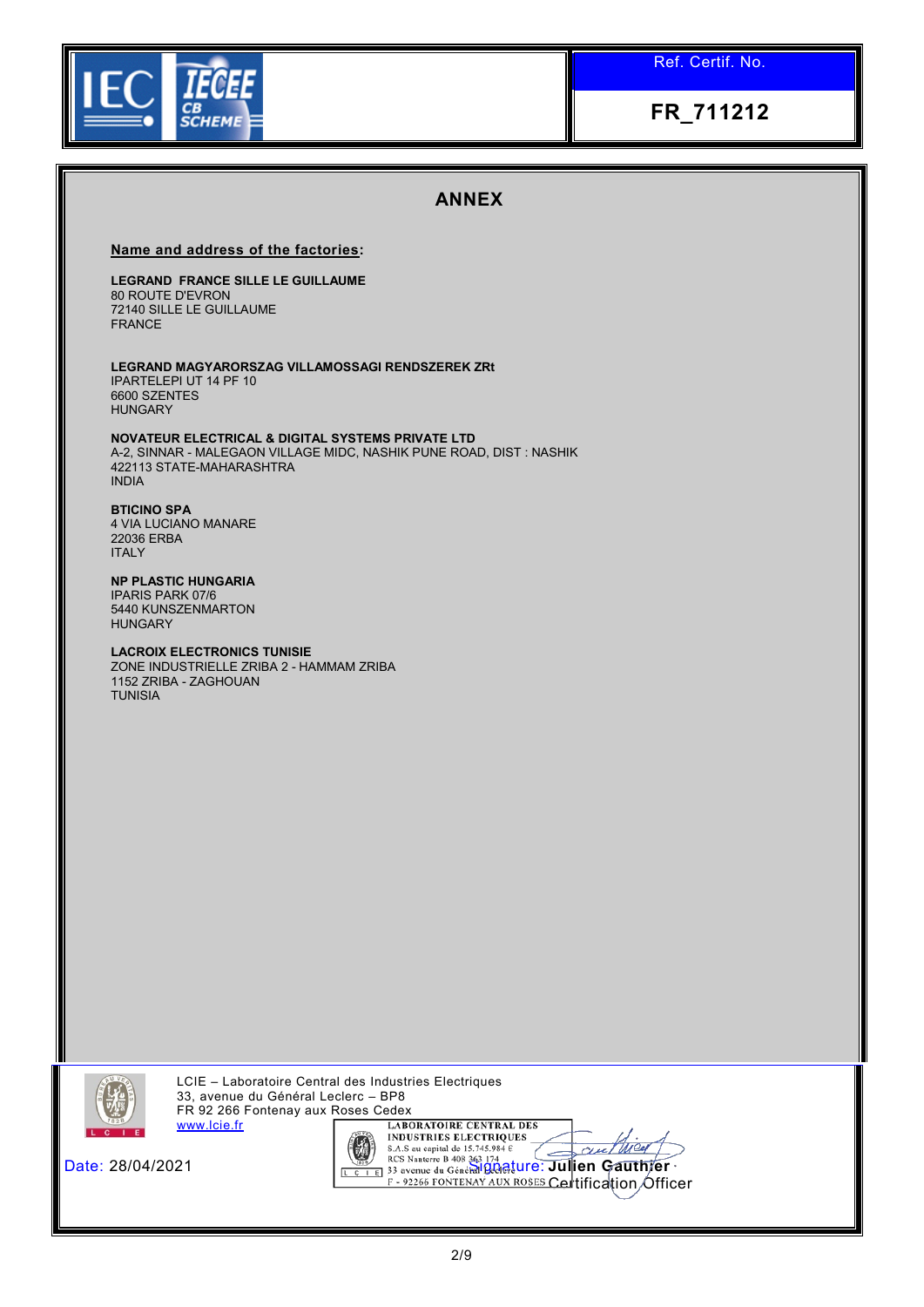

### **ANNEX (continued)**

### **References, ratings and main characteristics:**

| <b>INMATIC</b>                 |                                     |                       |                |                  |                                          |                                 |  |
|--------------------------------|-------------------------------------|-----------------------|----------------|------------------|------------------------------------------|---------------------------------|--|
| <b>Type References</b>         | <b>References</b><br>mechanism only | Patern<br>$N^{\circ}$ | actuating      | <b>Terminals</b> | Rated                                    | Spécificity                     |  |
| 7 52X X1<br><b>ND001</b>       | 7 520 01                            | $\mathbf{1}$          | R.             | slt              | 10AX / 250 V ~                           |                                 |  |
| 7 52X X6<br><b>ND003</b>       | 7 520 06<br>7 520 16                | $6\phantom{1}$        | R              | slt              | 10AX / 250 V ~                           |                                 |  |
| <b>ND004</b>                   | 7 520 10                            | $6\phantom{1}$        | R              | slt              | 10AX / 250 V ~                           | with supplementary<br>terminals |  |
| <b>ND005</b>                   | 7 520 27                            | $6\phantom{1}$        | $\overline{R}$ | slt              | 16AX / 250 V ~                           |                                 |  |
| 7 52X 11<br><b>ND006</b>       | 7 520 11                            | $6\phantom{1}$        | <b>RM</b>      | slt              | 6A/250V~                                 |                                 |  |
| <b>ND007</b>                   | 7 520 17                            | $6\phantom{1}$        | RM             | slt              | 6A/250V~                                 | with supplementary<br>terminals |  |
| 7 52X X5<br><b>ND008</b>       | 7 520 05                            | 5                     | R.             | slt              | 10AX / 250 V ~                           |                                 |  |
| <b>ND010</b>                   | 7 520 08                            | 2x6                   | R.             | slt              | 10AX / 250 V ~                           |                                 |  |
|                                | 7 520 28                            | 2x6                   | R              | slt              | 10AX / 250 V~                            | illuminated                     |  |
|                                |                                     | 6                     | R              |                  | 10AX / 250 V ~ (R)<br>6A / 250V ~ $(RM)$ |                                 |  |
|                                |                                     | 6                     | RM             |                  |                                          |                                 |  |
|                                |                                     | 2x6                   | R              | slt              |                                          |                                 |  |
|                                |                                     | 2x6                   | <b>RM</b>      |                  |                                          |                                 |  |
| <b>ND011</b>                   | 7 520 18                            | $6 + 6$               | $R + RM$       |                  |                                          |                                 |  |
|                                |                                     | $6\phantom{1}$        | R              |                  |                                          |                                 |  |
|                                |                                     | $6\phantom{1}$        | <b>RM</b>      |                  |                                          |                                 |  |
|                                |                                     | 2x6                   | ${\sf R}$      | slt              | 10AX / 250 V ~ (R)<br>6A / 250V ~ $(RM)$ | illuminated                     |  |
|                                |                                     | 2x6                   | <b>RM</b>      |                  |                                          |                                 |  |
|                                |                                     | $6 + 6$               | $R+RM$         |                  |                                          |                                 |  |
| <b>ND012</b>                   | 7 520 12                            | $6\phantom{1}$        | RM             | slt              | 10A / 250V~                              |                                 |  |
| 7 52X 07<br><b>PE10V1</b>      | 7 520 07                            | $\overline{7}$        | R.             | st               | 10AX / 250 V ~                           |                                 |  |
| 7 52X 03<br><b>TRI10V1</b>     | 7 520 03                            | 3x1                   | R.             | st               | 10AX / 250 V $\sim$                      |                                 |  |
| 7 52X 24<br>CO <sub>26</sub> P |                                     | $6\phantom{1}$        | COM            | slt              | 6A/250V~                                 |                                 |  |
| 7 52X 20<br>RB4P               | 7 520 20                            | $\overline{4}$        | <b>RM</b>      | slt              | 6A/250V~                                 | roller blind                    |  |
| 7 52X 29<br>RB <sub>6</sub>    | 7 520 29                            | $\boldsymbol{6}$      | $\mathsf{R}$   | slt              | 6AX / 250V~                              | roller blind                    |  |
| 7 52X 30<br>RB6P               | 7 520 30                            | $6\phantom{1}$        | <b>RM</b>      | slt              | 6A/250V~                                 | roller blind                    |  |



LCIE – Laboratoire Central des Industries Electriques 33, avenue du Général Leclerc – BP8 FR 92 266 Fontenay aux Roses Cedex [www.lcie.fr](http://www.lcie.fr/)



Date: 28/04/2021 **Signal Construction Construction** Section Construction Construction Cauthier **Cerl**ification Øfficer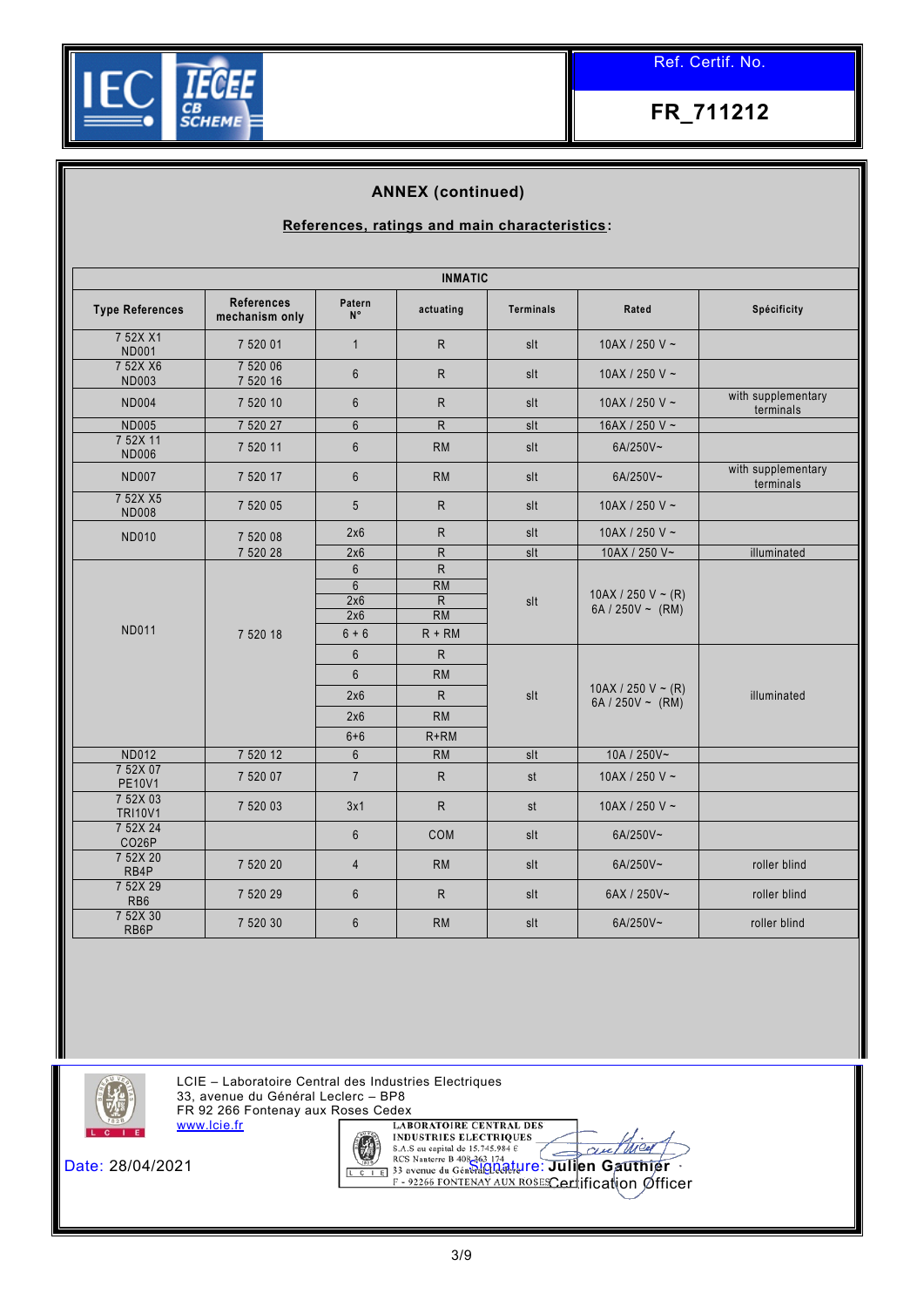

### **ANNEX (continued)**

| Reference<br>Reference with actuating without<br>Reference with actuating<br><b>Mechanism</b><br>IP 44 with<br>without cover plate<br>cover plate RUSSIA<br>Patern<br><b>Type</b><br>actuating<br>actuating<br>$N^{\circ}$<br>reference<br>white<br>white<br>white<br>Ivory<br>alu<br>Ivory<br>alu<br>7 522 01<br>7 523 01<br>7 524 01<br>7 525 01<br>7 521 51<br>7 521 01<br>7 526 01<br>$\mathsf{R}$<br>$\overline{1}$<br>7 52X X1<br>$\overline{R}$<br>7 522 04<br>7 523 04<br>7 521 04<br>$\overline{1}$<br><b>ND001</b><br>7 522 10<br>7 521 61<br>7 521 10<br>7 523 10<br>7 524 10<br>7 525 10<br>7 526 10<br>$\mathsf{R}$<br>$\overline{1}$<br>7 521 06<br>7 522 06<br>7 523 06<br>7 524 06<br>7 525 06<br>7 526 06<br>$\mathsf{R}$<br>7 521 56<br>$6\phantom{1}$<br>7 52X X6<br><b>ND003</b><br>7 521 67<br>7 522 26<br>7 523 26<br>7 524 26<br>7 525 26<br>7 526 26<br>$\mathsf{R}$<br>7 521 26<br>$6\phantom{1}$ | slt<br>slt<br>slt<br>slt<br>slt<br>slt | <b>Terminals</b> | Rated<br>10AX/250V~<br>10AX/250V~ | Spécificity  |
|----------------------------------------------------------------------------------------------------------------------------------------------------------------------------------------------------------------------------------------------------------------------------------------------------------------------------------------------------------------------------------------------------------------------------------------------------------------------------------------------------------------------------------------------------------------------------------------------------------------------------------------------------------------------------------------------------------------------------------------------------------------------------------------------------------------------------------------------------------------------------------------------------------------------------|----------------------------------------|------------------|-----------------------------------|--------------|
|                                                                                                                                                                                                                                                                                                                                                                                                                                                                                                                                                                                                                                                                                                                                                                                                                                                                                                                            |                                        |                  |                                   |              |
|                                                                                                                                                                                                                                                                                                                                                                                                                                                                                                                                                                                                                                                                                                                                                                                                                                                                                                                            |                                        |                  |                                   |              |
|                                                                                                                                                                                                                                                                                                                                                                                                                                                                                                                                                                                                                                                                                                                                                                                                                                                                                                                            |                                        |                  |                                   |              |
|                                                                                                                                                                                                                                                                                                                                                                                                                                                                                                                                                                                                                                                                                                                                                                                                                                                                                                                            |                                        |                  |                                   | indicator    |
|                                                                                                                                                                                                                                                                                                                                                                                                                                                                                                                                                                                                                                                                                                                                                                                                                                                                                                                            |                                        |                  | 10AX/250V~                        | illuminated  |
|                                                                                                                                                                                                                                                                                                                                                                                                                                                                                                                                                                                                                                                                                                                                                                                                                                                                                                                            |                                        |                  | 10AX/250V~                        |              |
|                                                                                                                                                                                                                                                                                                                                                                                                                                                                                                                                                                                                                                                                                                                                                                                                                                                                                                                            |                                        |                  | 10AX/250V~<br>6A/250V~            | illuminated  |
| 7 522 11<br>7 523 11<br>7 525 11<br><b>RM</b><br>7 5 21 71<br>7 5 2 1 1 1<br>7 5 24 11<br>7 526 11<br>$6\phantom{1}$<br><b>RM</b><br>7 521 12<br>7 522 12<br>7 523 12<br>$6\phantom{1}$<br>7 524 12                                                                                                                                                                                                                                                                                                                                                                                                                                                                                                                                                                                                                                                                                                                        | slt                                    |                  | 6A/250V~                          | illuminated  |
| 7 52X 11<br>7 521 75<br>7 522 15<br>7 523 15<br>6<br><b>RM</b><br>7 521 15                                                                                                                                                                                                                                                                                                                                                                                                                                                                                                                                                                                                                                                                                                                                                                                                                                                 | slt                                    |                  | 6A/250V~                          | bell         |
| <b>ND006</b>                                                                                                                                                                                                                                                                                                                                                                                                                                                                                                                                                                                                                                                                                                                                                                                                                                                                                                               |                                        |                  |                                   | iluminated   |
| 7 521 16<br>7 522 16<br>7 523 16<br>$6\phantom{1}$<br><b>RM</b><br>7 521 76                                                                                                                                                                                                                                                                                                                                                                                                                                                                                                                                                                                                                                                                                                                                                                                                                                                | slt                                    |                  | 6A/250V~                          | + bell       |
| 7 521 05<br>7 522 05<br>7 523 05<br>7 524 05<br>7 525 05<br>7 526 05<br>5<br>$\mathsf{R}$<br>7 521 55<br>7 52X X5                                                                                                                                                                                                                                                                                                                                                                                                                                                                                                                                                                                                                                                                                                                                                                                                          | slt                                    |                  | 10AX/250V~                        |              |
| $\overline{R}$<br>7 522 28<br>7 523 28<br>7 524 28<br>7 525 28<br>5<br><b>ND008</b><br>7 521 28<br>7 526 28                                                                                                                                                                                                                                                                                                                                                                                                                                                                                                                                                                                                                                                                                                                                                                                                                | slt                                    |                  | 10AX/250V~                        | illuminated  |
| $\mathsf{R}$<br>7 521 58<br>7 521 08<br>7 522 08<br>7 523 08<br>7 524 08<br>7 525 08<br>7 526 08<br>2x6<br><b>ND010</b>                                                                                                                                                                                                                                                                                                                                                                                                                                                                                                                                                                                                                                                                                                                                                                                                    | slt                                    |                  | 10AX/250V~                        |              |
| 7 522 09<br>$\mathsf{R}$<br>7 521 59<br>7 521 09<br>7 523 09<br>7 524 09<br>7 525 09<br>7 526 09<br>2x6<br>7 523 18<br><b>RM</b>                                                                                                                                                                                                                                                                                                                                                                                                                                                                                                                                                                                                                                                                                                                                                                                           | slt                                    |                  | 10AX/250V~                        | illuminated  |
| 7 522 18<br>7 521 18<br>2x6<br>$\mathsf{R}$<br>6                                                                                                                                                                                                                                                                                                                                                                                                                                                                                                                                                                                                                                                                                                                                                                                                                                                                           | slt                                    |                  | 6A/250V~                          |              |
| <b>RM</b><br>$6\phantom{1}$                                                                                                                                                                                                                                                                                                                                                                                                                                                                                                                                                                                                                                                                                                                                                                                                                                                                                                |                                        |                  |                                   |              |
| 2x6<br>$\mathsf{R}$                                                                                                                                                                                                                                                                                                                                                                                                                                                                                                                                                                                                                                                                                                                                                                                                                                                                                                        |                                        | 10AX/250V~       |                                   |              |
| 7 521 21<br>7 522 21<br>7 523 21<br><b>RM</b><br>2x6                                                                                                                                                                                                                                                                                                                                                                                                                                                                                                                                                                                                                                                                                                                                                                                                                                                                       | slt                                    |                  | (R)                               |              |
| <b>ND011</b><br>$6 + 6$<br>$R + RM$                                                                                                                                                                                                                                                                                                                                                                                                                                                                                                                                                                                                                                                                                                                                                                                                                                                                                        |                                        |                  | 6A/250V~<br>(RM)                  |              |
| $6\phantom{1}$<br>$\mathsf{R}$                                                                                                                                                                                                                                                                                                                                                                                                                                                                                                                                                                                                                                                                                                                                                                                                                                                                                             |                                        |                  |                                   |              |
| <b>RM</b><br>$6\overline{6}$                                                                                                                                                                                                                                                                                                                                                                                                                                                                                                                                                                                                                                                                                                                                                                                                                                                                                               |                                        |                  | 10AX/250V~<br>(R)                 |              |
| 2x6<br>$\mathsf{R}$<br>7 521 22<br>7 523 22<br>7 522 22                                                                                                                                                                                                                                                                                                                                                                                                                                                                                                                                                                                                                                                                                                                                                                                                                                                                    | slt                                    |                  | 6A/250V~                          | illuminated  |
| <b>RM</b><br>2x6                                                                                                                                                                                                                                                                                                                                                                                                                                                                                                                                                                                                                                                                                                                                                                                                                                                                                                           |                                        |                  | (RM)                              |              |
| $6 + 6$<br>$R + RM$<br>7 521 07<br>7 522 07<br>7 553 07<br>7 524 07<br>7 525 07<br>7 526 07                                                                                                                                                                                                                                                                                                                                                                                                                                                                                                                                                                                                                                                                                                                                                                                                                                |                                        |                  | 10AX/250V~                        |              |
| $\mathsf{R}$<br>7 52X 07<br>$\overline{7}$<br><b>PE10V1</b><br>7 5 2 1 4 8<br>7 522 48<br>7 523 48<br>7 524 48<br>7 525 48<br>7 5 2 6 4 8<br>$\overline{7}$<br>$\mathsf{R}$                                                                                                                                                                                                                                                                                                                                                                                                                                                                                                                                                                                                                                                                                                                                                | st<br>st                               |                  | 10AX/250V~                        | illuminated  |
| 7 52X 03<br>$\mathsf{R}$<br>7 521 03<br>7 522 03<br>7 523 03<br>7 524 03<br>7 525 03<br>7 526 03<br>3x1                                                                                                                                                                                                                                                                                                                                                                                                                                                                                                                                                                                                                                                                                                                                                                                                                    | st                                     |                  | 10AX/250V~                        |              |
| <b>TRI10V1</b>                                                                                                                                                                                                                                                                                                                                                                                                                                                                                                                                                                                                                                                                                                                                                                                                                                                                                                             |                                        |                  |                                   |              |
| 7 52X 23<br>7 522 23<br>$6\overline{6}$<br>CO<br>CO10A1                                                                                                                                                                                                                                                                                                                                                                                                                                                                                                                                                                                                                                                                                                                                                                                                                                                                    | slt                                    |                  | 10AX/250V~                        |              |
| 7 52X 24<br>7 521 24<br>$6\phantom{1}$<br>7 522 24<br>7 523 24<br>COM<br><b>CO26P</b>                                                                                                                                                                                                                                                                                                                                                                                                                                                                                                                                                                                                                                                                                                                                                                                                                                      | slt                                    |                  | 6A/250V~                          |              |
| 7 52X 20<br>7 521 20<br>7 522 20<br>7 523 20<br><b>RM</b><br>$\overline{4}$<br>RB4P                                                                                                                                                                                                                                                                                                                                                                                                                                                                                                                                                                                                                                                                                                                                                                                                                                        | slt                                    |                  | 6A/250V~                          | roller blind |
| 7 52X 29<br>$6\phantom{1}$<br>$\mathsf{R}$<br>7 521 29<br>7 523 29<br>7 524 29<br>7 526 29<br>7 522 29<br>7 525 29<br>RB <sub>6</sub>                                                                                                                                                                                                                                                                                                                                                                                                                                                                                                                                                                                                                                                                                                                                                                                      | slt                                    |                  | 6AX / 250 V                       | roller blind |
| 7 52X 30<br>$6\overline{6}$<br><b>RM</b><br>7 521 30<br>7 522 30<br>7 523 30<br>7 524 30<br>7 525 30<br>7 526 30<br>RB6P                                                                                                                                                                                                                                                                                                                                                                                                                                                                                                                                                                                                                                                                                                                                                                                                   | slt                                    |                  | 6A/250V~                          | roller blind |



LCIE – Laboratoire Central des Industries Electriques 33, avenue du Général Leclerc – BP8 FR 92 266 Fontenay aux Roses Cedex [www.lcie.fr](http://www.lcie.fr/) **LABORATOIRE CENTRAL DES** 



Date: 28/04/2021 **Signature: State State State State State State State State State State State State State State State State State State State State State State State State State State State State State State State State S** Certification Officer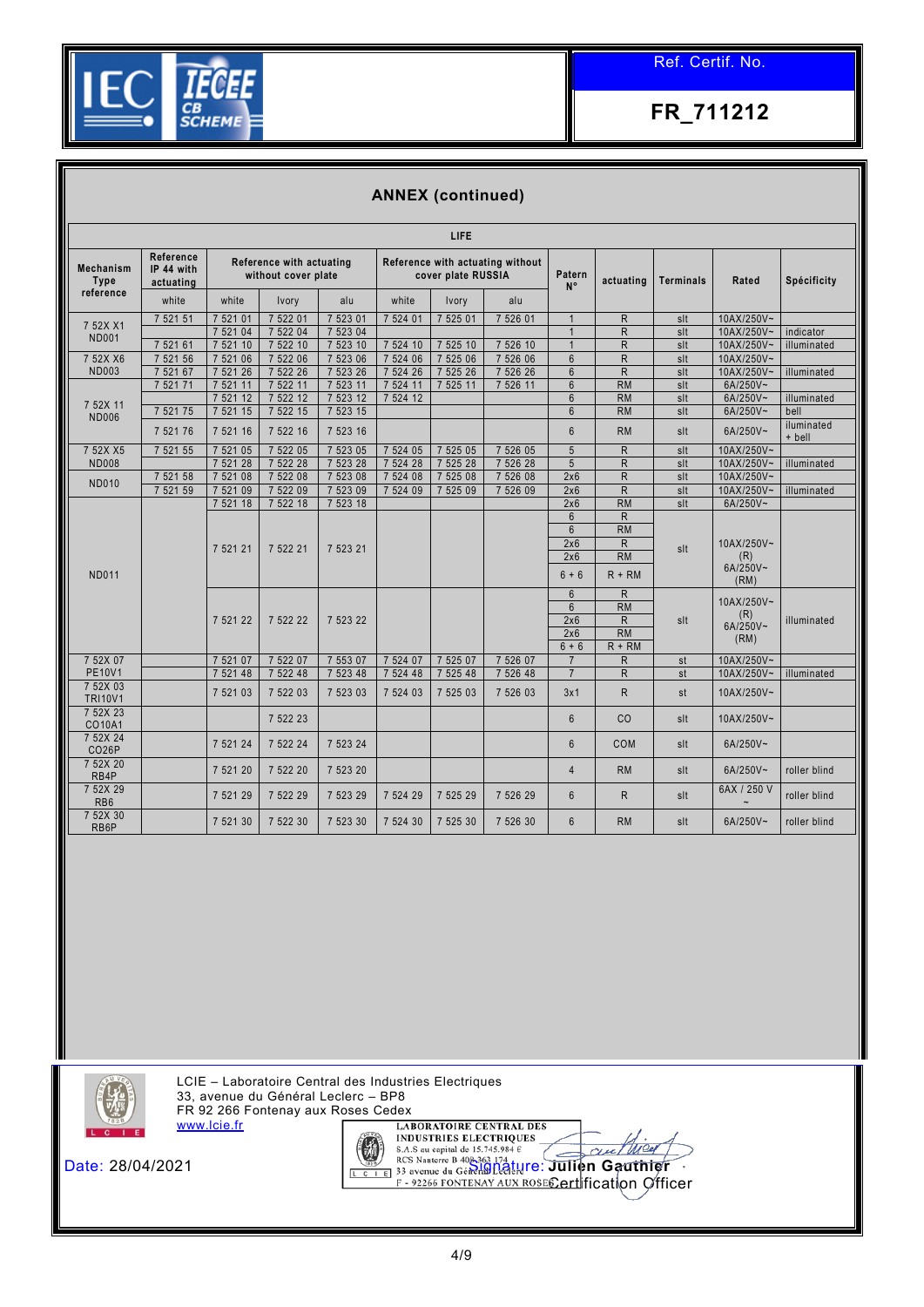

|                                                                                |                      |                                                        |          |                                     |               |            | <b>ANNEX (continued)</b>                               |          |                       |              |                  |                          |                    |  |  |
|--------------------------------------------------------------------------------|----------------------|--------------------------------------------------------|----------|-------------------------------------|---------------|------------|--------------------------------------------------------|----------|-----------------------|--------------|------------------|--------------------------|--------------------|--|--|
| <b>Mechanism</b>                                                               |                      |                                                        |          |                                     | <b>ALLURE</b> |            |                                                        |          |                       |              |                  |                          |                    |  |  |
| Type reference                                                                 |                      | Reference with actuating without<br>cover plate RUSSIA |          |                                     |               |            | Reference with actuating without<br>cover plate RUSSIA |          | Patern<br>$N^{\circ}$ | actuating    | <b>Terminals</b> | Rated                    | <b>Specificity</b> |  |  |
|                                                                                | white                | ivory                                                  | alu      | black                               | white         | ivory      | alu                                                    | black    |                       |              |                  |                          |                    |  |  |
| 7 52X X1<br><b>ND001</b>                                                       | 7 527 01             | 7 528 01                                               | 7 529 01 | 7 529 11                            |               |            |                                                        |          | $\overline{1}$        | $\mathsf{R}$ | slt              | 10AX/250V~               |                    |  |  |
| 7 52X X6                                                                       | 7527 06              | 7 528 06                                               | 7 529 06 | 7 529 16                            |               |            |                                                        |          | $6\overline{6}$       | $\mathsf{R}$ | slt              | 10AX/250V~               |                    |  |  |
| <b>ND003</b>                                                                   | 7 527 26             | 7 528 26                                               | 7 529 26 | 7 529 36                            |               |            |                                                        |          | 6                     | ${\sf R}$    | slt              | 10AX/250V~               | illuminated        |  |  |
| 7 52X X5<br><b>ND008</b>                                                       | 7 527 05             | 7 528 05                                               | 7 529 05 | 7 529 15                            |               |            |                                                        |          | 5                     | $\mathsf{R}$ | slt              | 10AX/250V~               |                    |  |  |
|                                                                                | 7 527 08             | 7 528 08                                               | 7 529 08 | 7 5 2 9 1 8                         |               |            |                                                        |          | 2x6                   | ${\sf R}$    | slt              | 10AX/250V~               |                    |  |  |
| <b>ND010</b>                                                                   | 7 527 09             | 7 528 09                                               | 7 529 09 | 7 529 19                            |               |            |                                                        |          | 2x6                   | $\mathsf{R}$ | slt              | 10AX/250V~               | illuminated        |  |  |
|                                                                                |                      |                                                        |          |                                     |               |            |                                                        |          | $6\phantom{1}$        | ${\sf R}$    |                  | 10AX/250V~<br>(R)<br>slt |                    |  |  |
|                                                                                |                      |                                                        |          |                                     |               |            |                                                        |          | $6\overline{6}$       | <b>RM</b>    |                  |                          |                    |  |  |
|                                                                                |                      |                                                        |          |                                     | 7 550 95      | 7 550 96   | 7 550 97                                               | 7 550 98 | 2x6                   | $\mathsf{R}$ |                  |                          | 6A / 250V $\sim$   |  |  |
|                                                                                |                      |                                                        |          |                                     |               |            |                                                        |          | 2x6                   | <b>RM</b>    |                  | (RM)                     |                    |  |  |
| <b>ND011</b>                                                                   |                      |                                                        |          |                                     |               |            |                                                        |          | $6 + 6$               | $R + RM$     |                  |                          |                    |  |  |
|                                                                                |                      |                                                        |          |                                     |               |            |                                                        |          | $6\phantom{1}$        | $\mathsf{R}$ |                  |                          |                    |  |  |
|                                                                                |                      |                                                        |          |                                     | 7 551 95      | 7 551 96   | 7 551 97                                               | 7 551 98 | $6\overline{6}$       | <b>RM</b>    |                  | 10AX/250V~               |                    |  |  |
|                                                                                |                      |                                                        |          |                                     |               |            |                                                        |          | 2x6                   | $\mathsf{R}$ | slt              | (R)<br>6A / 250V ~       | illuminated        |  |  |
|                                                                                |                      |                                                        |          |                                     |               |            |                                                        |          | 2x6                   | <b>RM</b>    |                  | (RM)                     |                    |  |  |
|                                                                                |                      |                                                        |          |                                     |               |            |                                                        |          | $6 + 6$               | $R + RM$     |                  |                          |                    |  |  |
| st : screw terminals slt : scewless terminals<br>R:rocker<br>CO : cord operate |                      | RM : rocker momentary contact                          |          | COM: cord operate momentary contact |               |            |                                                        |          |                       |              |                  |                          |                    |  |  |
|                                                                                | $D = 44$ and $D = 1$ |                                                        |          |                                     |               | Control of |                                                        |          |                       |              |                  |                          |                    |  |  |

| Pattern number            | See table above                                               |
|---------------------------|---------------------------------------------------------------|
| Contact opening (gap)     | Normal gap – mini gap (CO26P)                                 |
| Degree of protection      | IP20<br>IP44 (see table above)                                |
| Method of actuating       | See table above                                               |
| Method of mounting        | Flush type<br>surface type with surface boxes                 |
| Method of installation    | design A                                                      |
| Type of terminals         | screw type and screwless (rigid and flexible) see table above |
| Rated current (A) or (AX) | See table above                                               |



LCIE – Laboratoire Central des Industries Electriques 33, avenue du Général Leclerc – BP8

FR 92 266 Fontenay aux Roses Cedex [www.lcie.fr](http://www.lcie.fr/)



**LABORATOIRE CENTRAL DES** Date: 28/04/2021 **Signature: Signature: Signature: Julien Gauthier** Certification Officer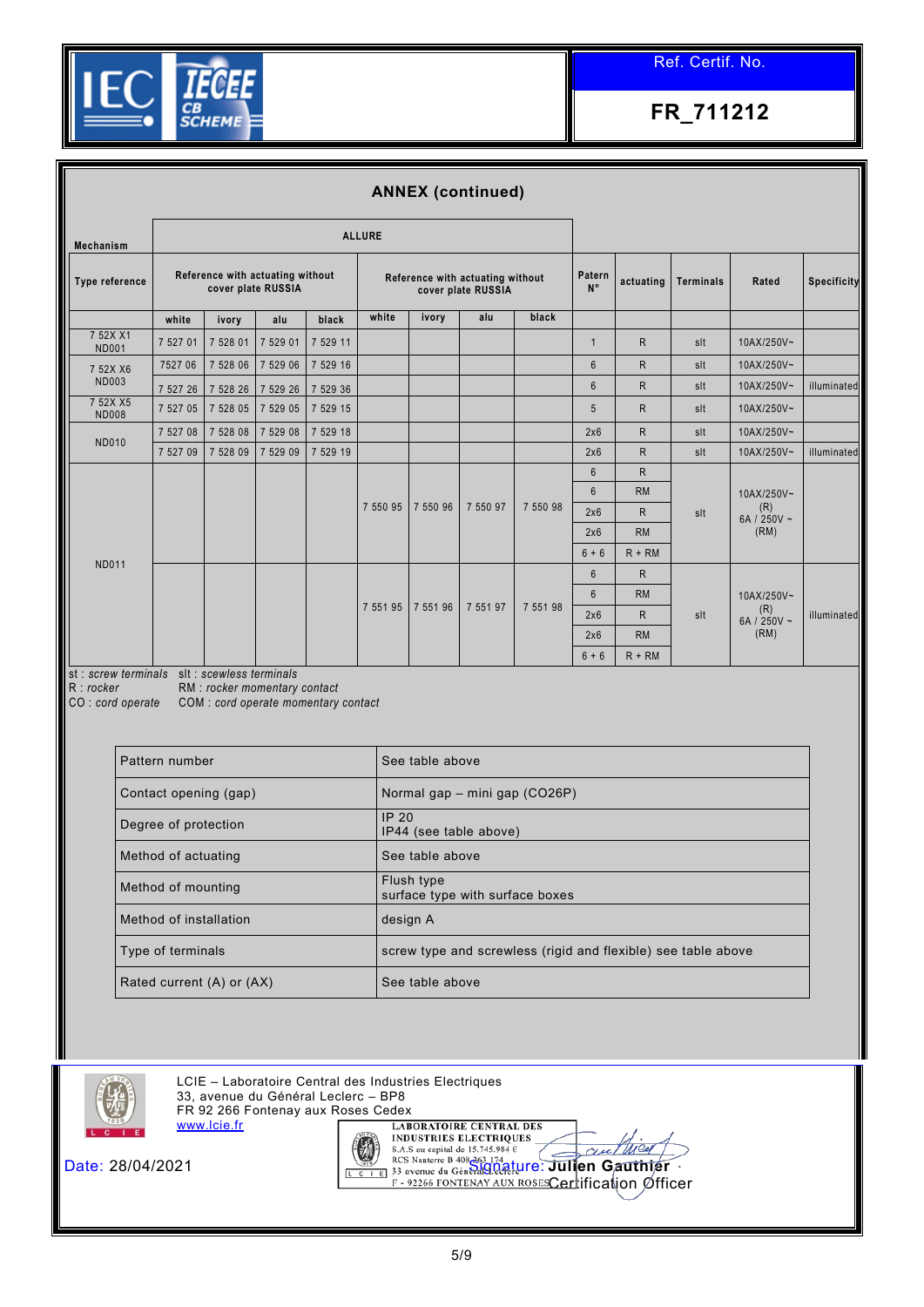

## **ANNEX (continued)**

#### **Accessories**

| <b>Actuating member</b>                    |                                                                  |               |                                              |               |                |        |                                 |
|--------------------------------------------|------------------------------------------------------------------|---------------|----------------------------------------------|---------------|----------------|--------|---------------------------------|
|                                            |                                                                  |               |                                              | <b>ALLURE</b> |                |        |                                 |
|                                            | ND001 - ND003<br>ND004 - ND005<br>ND006 - ND007<br>ND011 - ND012 | <b>PE10V1</b> | <b>ND008</b><br><b>ND010</b><br><b>ND011</b> | <b>BI10V1</b> | <b>TRI10V1</b> | CO10A1 | RB4P<br>RB <sub>6</sub><br>RB6P |
| white                                      | 7 550 05                                                         |               | 7 550 25                                     | 7 5 5 1 2 5   | 7 550 35       |        | 7 551 45                        |
| White with bell symbol                     | 7 550 15                                                         |               |                                              |               |                |        |                                 |
| White luminous                             | 7 550 85                                                         | 7 5 5 2 7 5   | 7 5 5 2 2 5                                  | 7 550 45      |                |        |                                 |
| White luminous with label<br>holder        | 7 5 5 1 1 5                                                      |               |                                              |               |                |        |                                 |
| White HEIZUNG<br><b>NOTSCHALTER</b>        |                                                                  |               |                                              | 7 551 35      |                |        |                                 |
| Ivory                                      | 7 550 06                                                         |               | 7 550 26                                     | 7 5 5 1 2 6   | 7 550 36       |        | 7 551 46                        |
| Ivory with bell symbol                     | 7550 16                                                          |               |                                              |               |                |        |                                 |
| Ivory luminous                             | 7 550 86                                                         |               | 7 552 26                                     | 7 550 46      |                |        |                                 |
| Ivory HEIZUNG NOTSCHALTER                  |                                                                  |               |                                              | 7 5 5 1 3 6   |                |        |                                 |
| Alu                                        | 7 550 07                                                         |               | 7 550 27                                     | 7 551 27      | 7 550 37       |        | 7 5 5 1 4 7                     |
| Alu with bell symbol                       | 7 550 17                                                         |               |                                              |               |                |        |                                 |
| Alu luminous                               | 7 550 87                                                         |               | 7 552 27                                     | 7 550 47      |                |        |                                 |
| Alu HEIZUNG NOTSCHALTER                    |                                                                  |               |                                              | 7 551 37      |                |        |                                 |
| <b>Black</b>                               | 7 550 08                                                         |               | 7 550 28                                     | 7 551 28      | 7 550 38       |        | 7 5 5 1 4 8                     |
| Black with bell symbol                     | 7 550 18                                                         |               |                                              |               |                |        |                                 |
| <b>Black luminous</b>                      | 7 550 88                                                         |               | 7 552 28                                     | 7 550 48      |                |        |                                 |
| <b>Black HEIZUNG</b><br><b>NOTSCHALTER</b> |                                                                  |               |                                              | 7 5 5 1 3 8   |                |        |                                 |
| Pearl                                      | 7 550 09                                                         |               | 7 550 29                                     | 7 551 29      | 7 550 39       |        | 7 551 49                        |
| Pearl with bell symbol                     | 7 550 19                                                         |               |                                              |               |                |        |                                 |
| Pearl luminous                             | 7 550 89                                                         |               | 7 552 29                                     | 7 550 49      |                |        |                                 |
| Pearl HEIZUNG<br><b>NOTSCHALTER</b>        |                                                                  |               |                                              | 7 5 5 1 3 9   |                |        |                                 |
| Light stainless steel                      |                                                                  |               |                                              |               |                |        |                                 |
| Dark stainless steel                       |                                                                  |               |                                              |               |                |        |                                 |



LCIE – Laboratoire Central des Industries Electriques 33, avenue du Général Leclerc – BP8 FR 92 266 Fontenay aux Roses Cedex [www.lcie.fr](http://www.lcie.fr/)



Date: 28/04/2021 **Signature:** *Signature***: Julien Gauthier** Certification Officer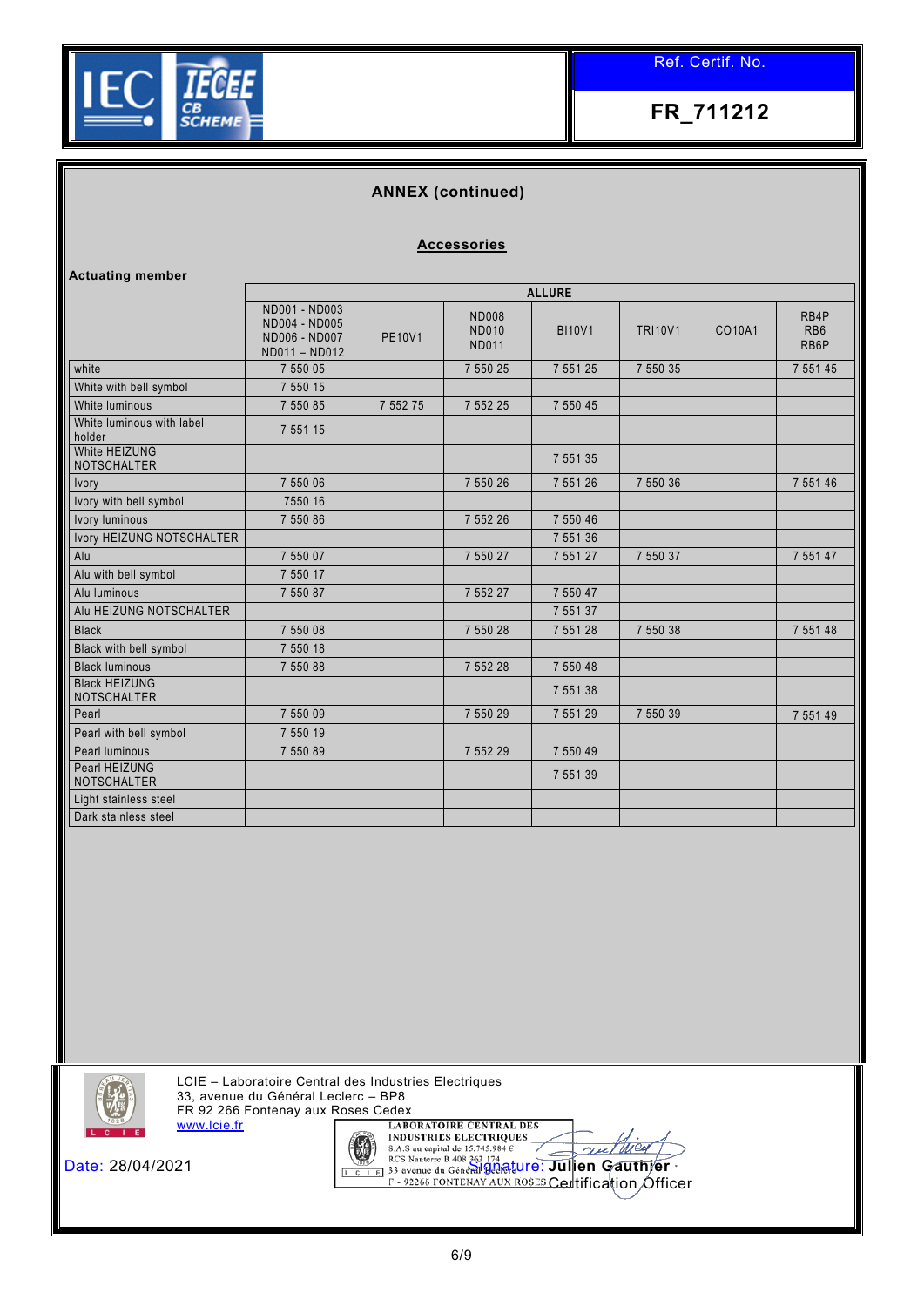

### **ANNEX (continued)**

| <b>Actuating member</b>                    |                                                                    |               |                                              |               |                |                                 |  |  |
|--------------------------------------------|--------------------------------------------------------------------|---------------|----------------------------------------------|---------------|----------------|---------------------------------|--|--|
|                                            |                                                                    |               | <b>LIFE</b>                                  |               |                |                                 |  |  |
|                                            | ND001 - ND003<br>ND004 - ND005<br>ND006 - ND007<br>$ND011 - ND012$ | <b>PE10V1</b> | <b>ND008</b><br><b>ND010</b><br><b>ND011</b> | <b>BI10V1</b> | <b>TRI10V1</b> | RB4P<br>RB <sub>6</sub><br>RB6P |  |  |
| white                                      | 7 550 00                                                           | 7 550 70      | 7 550 20                                     | 7 551 20      | 7 550 30       | 7 551 40                        |  |  |
| White with bell symbol                     | 755010                                                             |               |                                              |               |                |                                 |  |  |
| White luminous                             | 7 551 00                                                           | 7 552 70      | 7 552 20                                     | 7 550 40      |                |                                 |  |  |
| White luminous with<br>bell symbol         | 7 550 50                                                           |               |                                              |               |                |                                 |  |  |
| White luminous with<br>label holder        | 7 551 10                                                           |               |                                              |               |                |                                 |  |  |
| White HEIZUNG<br><b>NOTSCHALTER</b>        |                                                                    |               |                                              | 7 551 30      |                |                                 |  |  |
| Ivory                                      | 7 550 01                                                           |               | 7 550 21                                     | 7 551 21      | 7 550 31       | 7 551 41                        |  |  |
| Ivory with bell symbol                     | 7 550 11                                                           |               |                                              |               |                |                                 |  |  |
| <b>Ivory luminous</b>                      | 7 551 01                                                           |               | 7 552 21                                     | 7 550 41      |                |                                 |  |  |
| Ivory luminous with<br>bell symbol         | 7 550 51                                                           |               |                                              |               |                |                                 |  |  |
| <b>Ivory HEIZUNG</b><br><b>NOTSCHALTER</b> |                                                                    |               |                                              | 7 5 5 1 3 1   |                |                                 |  |  |
| Alu                                        | 7 550 02                                                           |               | 7 550 22                                     | 7 551 22      | 7 550 32       | 7 551 42                        |  |  |
| Alu with bell symbol                       | 7 550 12                                                           |               |                                              |               |                |                                 |  |  |
| Alu luminous                               | 7 551 02                                                           |               | 7 552 22                                     | 7 550 42      |                |                                 |  |  |
| Alu luminous with bell<br>symbol           | 7 550 52                                                           |               |                                              |               |                |                                 |  |  |
| Alu HEIZUNG<br><b>NOTSCHALTER</b>          |                                                                    |               |                                              | 7 551 32      |                |                                 |  |  |
| <b>Mat Black</b>                           | 7 560 02                                                           | 7 560 72      | 7 560 22                                     | 7 561 22      | 7 560 32       | 7 561 42                        |  |  |
| Mat Black with bell<br>symbol              | 7 560 12                                                           |               |                                              |               |                |                                 |  |  |
| Mat Black luminous                         | 7 561 02                                                           |               | 7 562 22                                     |               |                |                                 |  |  |

#### **Surface box**

|              |          | <b>ALLURE</b> | <b>LIFE</b> |          |
|--------------|----------|---------------|-------------|----------|
|              | 1 poste  | 2 postes      | ' poste     | 2 postes |
| White        | 7 555 51 | 7 541 92      | 7 541 91    | 7 541 92 |
| <b>Ivory</b> | 7 555 61 | 7 542 02      | 7 542 01    | 7 542 02 |
| Aluminium    | 7 555 71 | 7 542 12      | 7 542 11    | 7 542 12 |

| <b>Adaptator Mosaic</b> | I IFF    |
|-------------------------|----------|
| white                   | 7 521 44 |
| alu                     | 7 523 44 |

| <b>Blank</b> | ALLURE   | LIFF.    |
|--------------|----------|----------|
| white        | 7 551 85 | 7 551 80 |
| <b>Ivory</b> | 7 551 86 | 7 551 81 |
| alu          | 7 551 87 | 7 551 82 |



LCIE – Laboratoire Central des Industries Electriques 33, avenue du Général Leclerc – BP8

FR 92 266 Fontenay aux Roses Cedex [www.lcie.fr](http://www.lcie.fr/)



<del>Cer</del>tification *O*fficer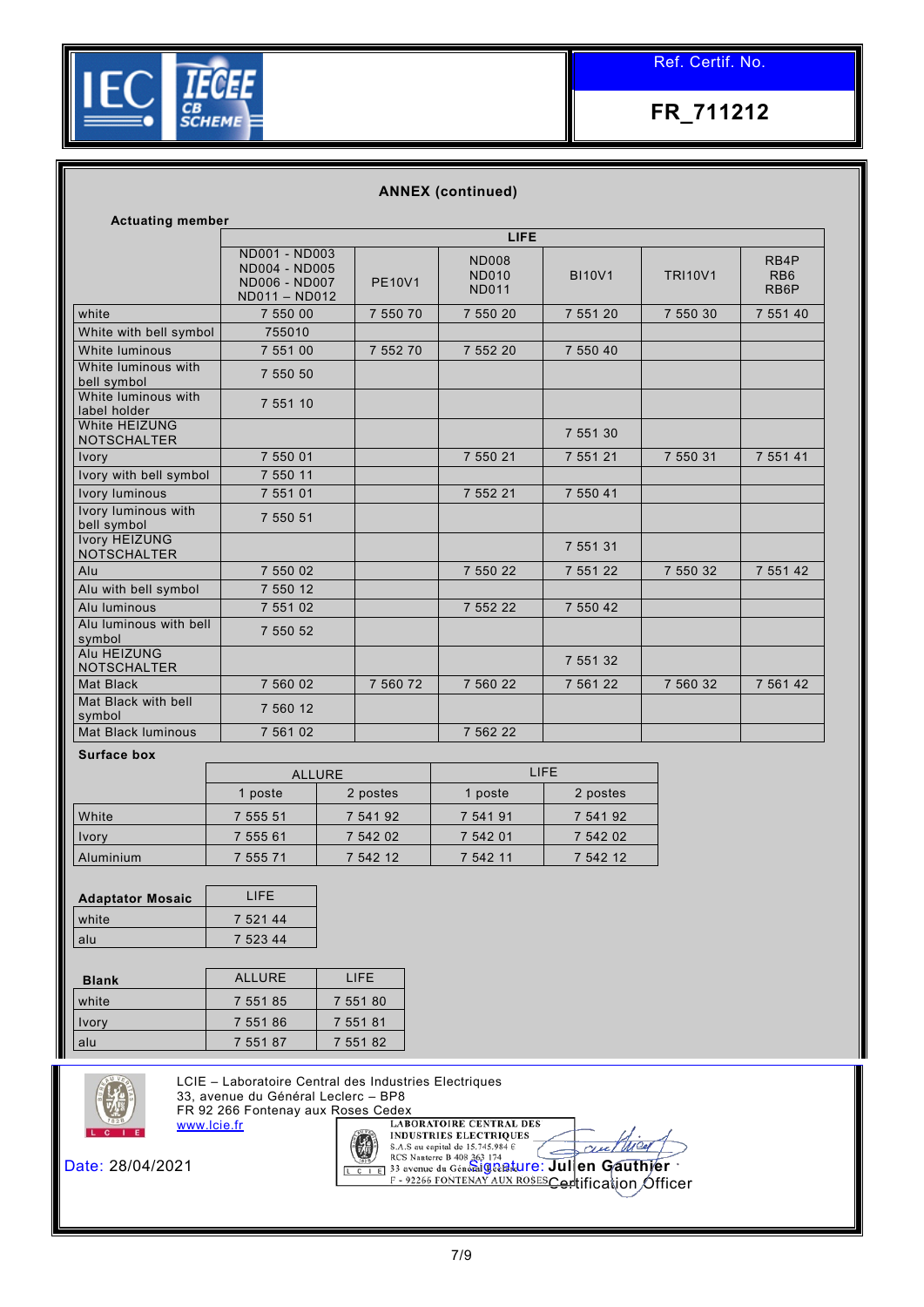

## **ANNEX (continued)**

| <b>Pilot light</b>                   |          |               |
|--------------------------------------|----------|---------------|
| White illuminated to connect 230V    | 6 650 90 |               |
| White indicator to connect 230V      | 6 650 91 |               |
| White illuminated 230V for pattern 1 | 0 676 84 | <b>LIFE</b>   |
| White illuminated 230V for pattern 6 | 067686   |               |
| White illuminated 12-48V             | 067687   |               |
| White indicator 230V                 | 067688   |               |
| White illuminated 230V               | 7 520 57 |               |
| White indicator 230V                 | 7 520 58 | <b>ALLURE</b> |

#### **Cover plate**

|                  |                  | <b>LIFE</b>          |             |          |          |          |           |  |
|------------------|------------------|----------------------|-------------|----------|----------|----------|-----------|--|
| design           | Colour           | 1 gang               | 2 gang      | 3 gang   | 4 gang   | 5 gang   | 5 modules |  |
| basic            | White            | 7 540 01<br>7 540 07 | 7 540 02    | 7 540 03 | 7 540 04 | 7 540 05 | 7 540 06  |  |
|                  | <b>Ivory</b>     | 7 540 41<br>7 540 47 | 7 540 42    | 7 540 43 | 7 540 44 | 7 540 45 | 7 540 46  |  |
|                  | Terracotta       | 7 540 71             | 7 540 72    | 7 540 73 | 7 540 74 | 7 540 75 |           |  |
| color            | Lime             | 7 540 81             | 540 82      | 7 540 83 | 7 540 84 | 7 540 85 |           |  |
|                  | Adria            | 7 540 91             | 7 540 92    | 7 540 93 | 7 540 94 | 7 540 95 |           |  |
|                  | Aluminium        | 7 541 31<br>7 541 37 | 7 541 32    | 7 541 33 | 7 541 34 | 7 541 35 | 7 541 36  |  |
| paint full       | <b>Mat Black</b> | 7 542 51             | 7 542 52    | 7 542 53 | 7 542 53 | 7 542 55 |           |  |
|                  | Pearl            | 7 541 41             | 7 541 42    | 7 541 43 | 7 541 44 | 7 541 45 |           |  |
| basic+           | White / chrome   | 7 540 31             | 7 540 32    | 7 540 33 | 7 540 34 | 7 540 35 |           |  |
|                  | Ivory / gold     | 7 540 61             | 540 62      | 7 540 63 | 7 540 64 | 7 540 65 |           |  |
|                  | Dark Wood        | 7 541 71             | 7 541 72    | 7 541 73 | 7 541 74 | 7 541 75 |           |  |
| fake imitation   | Light Wood       | 7 541 81             | 7 541 82    | 7 541 83 | 7 541 84 | 7 541 85 |           |  |
|                  | Inox Style       | 7 541 51             | 7 541 52    | 7 541 53 | 7 541 54 | 7 541 55 |           |  |
|                  | Copper Style     | 7 541 61             | 7 541<br>62 | 7 541 63 | 7 541 64 | 7 541 65 |           |  |
|                  | Royal White      | 7 541 01             | 7 541 02    | 7 541 03 | 7 541 04 | 7 541 05 |           |  |
| graph            | Royal Ivory      | 7 541 11             | 7 541 12    | 7 541 13 | 7 541 14 | 7 541 15 |           |  |
|                  | Link             | 7 541 21             | 7 541 22    | 7 541 23 | 7 541 24 | 7 541 25 |           |  |
| labelholder      | White            | 7 540 11             | 7 540 12    | 7 540 13 |          |          |           |  |
|                  | Ivory            | 7 540 51             | 7 540 52    | 7 540 53 |          |          |           |  |
| <b>IP44 IK07</b> | White            | 7 540 21             |             |          |          |          |           |  |



LCIE – Laboratoire Central des Industries Electriques 33, avenue du Général Leclerc – BP8 FR 92 266 Fontenay aux Roses Cedex [www.lcie.fr](http://www.lcie.fr/)